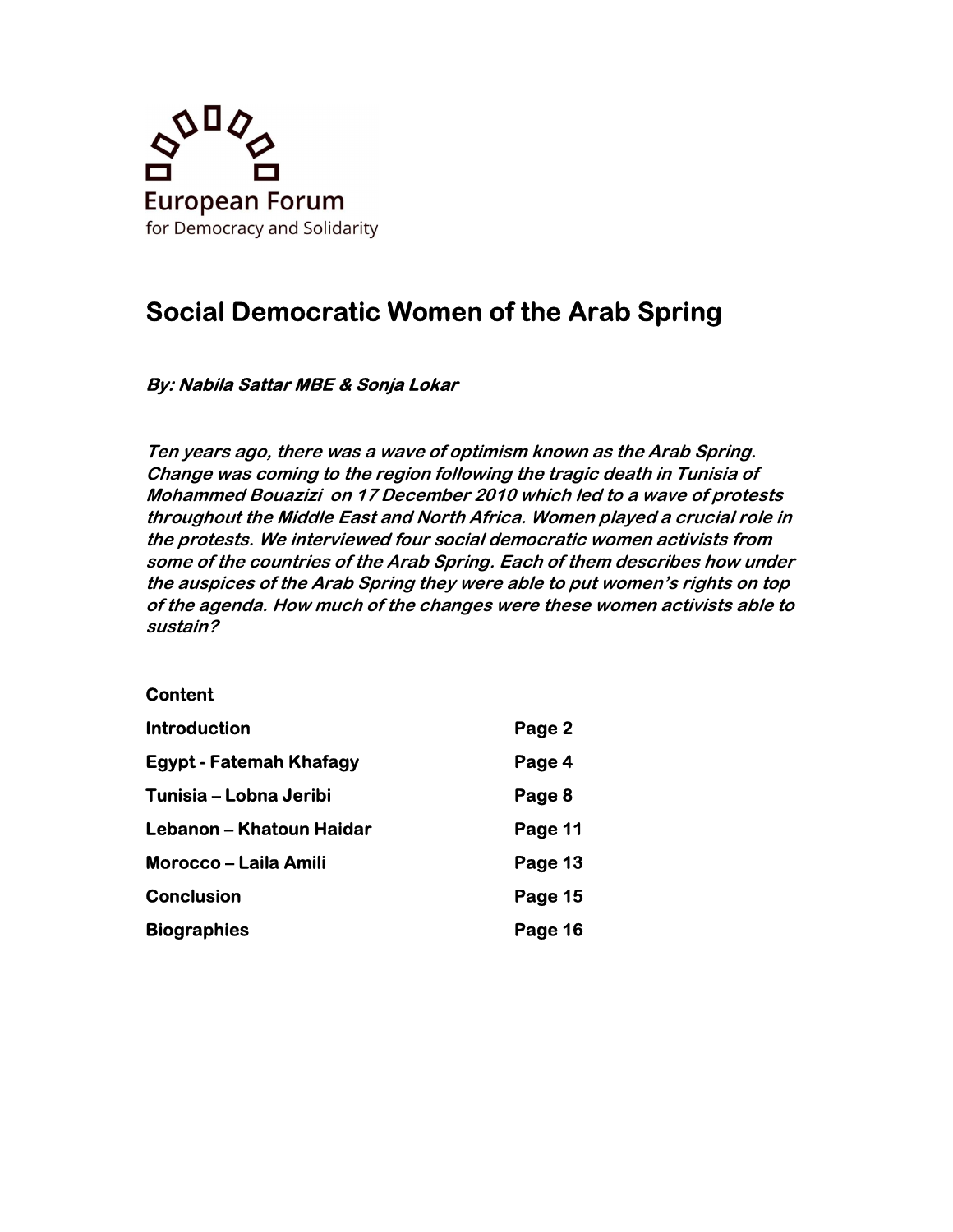# Social Democratic Women of the Arab Spring

#### Introduction

Ten years ago, there was a wave of optimism known as the Arab Spring. Change was coming to the region following the tragic death in Tunisia of Mohammed Bouazizi<sup>1</sup> on 17 December 2010 which led to a wave of protests throughout the Middle East and North Africa.

Although the basis of these protests was similar such as corruption, authoritarianism, unemployment and poverty, each country took its own path and outcomes of the uprisings varied widely. For instance, in Tunisia demonstrations led to the ousting of Zine el Abidine Ben Ali, who had been Tunisia's President since 1987; this resulted in the first free elections in October 2011. Inspired by Tunisia, many Egyptians took to the streets in January 2011 calling for an end to President Hosni Mubarak's regime. Although Mubarak held on initially through repressive measures, the power of the protests led him to resign in February, handing over to a military council for a six-month period to organise free elections. These took place between November 2011 and January 2012. Morocco saw the formation of the 20 February Movement. Led by predominately young activists this called for democratic, constitutional and political reforms. On 9 March 2011 King Mohammed VI promised comprehensive constitutional reform and following continuous protests elections were held in November 2011. Protests also broke out in Lebanon. These mainly called for political reform especially against confessionalism.

With a revolutionary wave of protest in the Middle East and North Africa (MENA) region there was hope, and the opportunity to push open the window for democratic change and free and fair elections. This fleeting window for change was grabbed enthusiastically by progressive forces. Activists rose to the occasion, openly organising peaceful protests and campaigns. This included women activists who were often at the forefront of the populist movements but who, following changes, found that their status was threatened or undermined. For instance, women were often insufficiently represented in transitional government arrangements and processes, politically marginalised in their civil society organisations and side-lined even in progressive political parties. The rise of Islamist parties in some countries led to more regressive social agendas.

This was the case for some women from Egypt, Tunisia, Lebanon and Morocco. These women all worked closely together having been connected by the Labour Party through its Westminster Foundation for Democracy $^2$  (WFD) work to establish Tha'era $^3\!$ , a regional network  $^2$ to share experiences, address common challenges and importantly provide a safe space for conversations. This network came into being because there was a realisation early on that it was important to connect women, not only within the region, but also with women elsewhere who had been through similar transitions. The new network linked the CEE Gender Network<sup>4</sup>, especially the experience of Sonja Lokar, and experts from the Labour Women's Network<sup>5</sup>, including Nan Sloane $^6$ , who helped shape the formation of Tha'era. Together they spoke of the need for regional, European and global co-operation between women activists, as well as for allies and solidarity networks for women,for joint clear and focussed national and regional strategies to drive change, and, ultimately, for them to mobilise and deliver plans at the grassroots.

<sup>1</sup> Mohamed Bouazizi: memories of a Tunisian martyr - BBC News

<sup>&</sup>lt;sup>2</sup> The Labour Party's Westminster Foundation for Democracy Programme (labourwfd.org.uk)

<sup>&</sup>lt;sup>3</sup> Tha'era – The Arab Women's Network for Parity and Solidarity (thaera.org)

<sup>&</sup>lt;sup>4</sup> CEE Gender Network - The Central and Eastern European Network for Gender Issues

<sup>5</sup> Labour Women's Network (lwn.org.uk)

<sup>6</sup> About Me | NAN SLOANE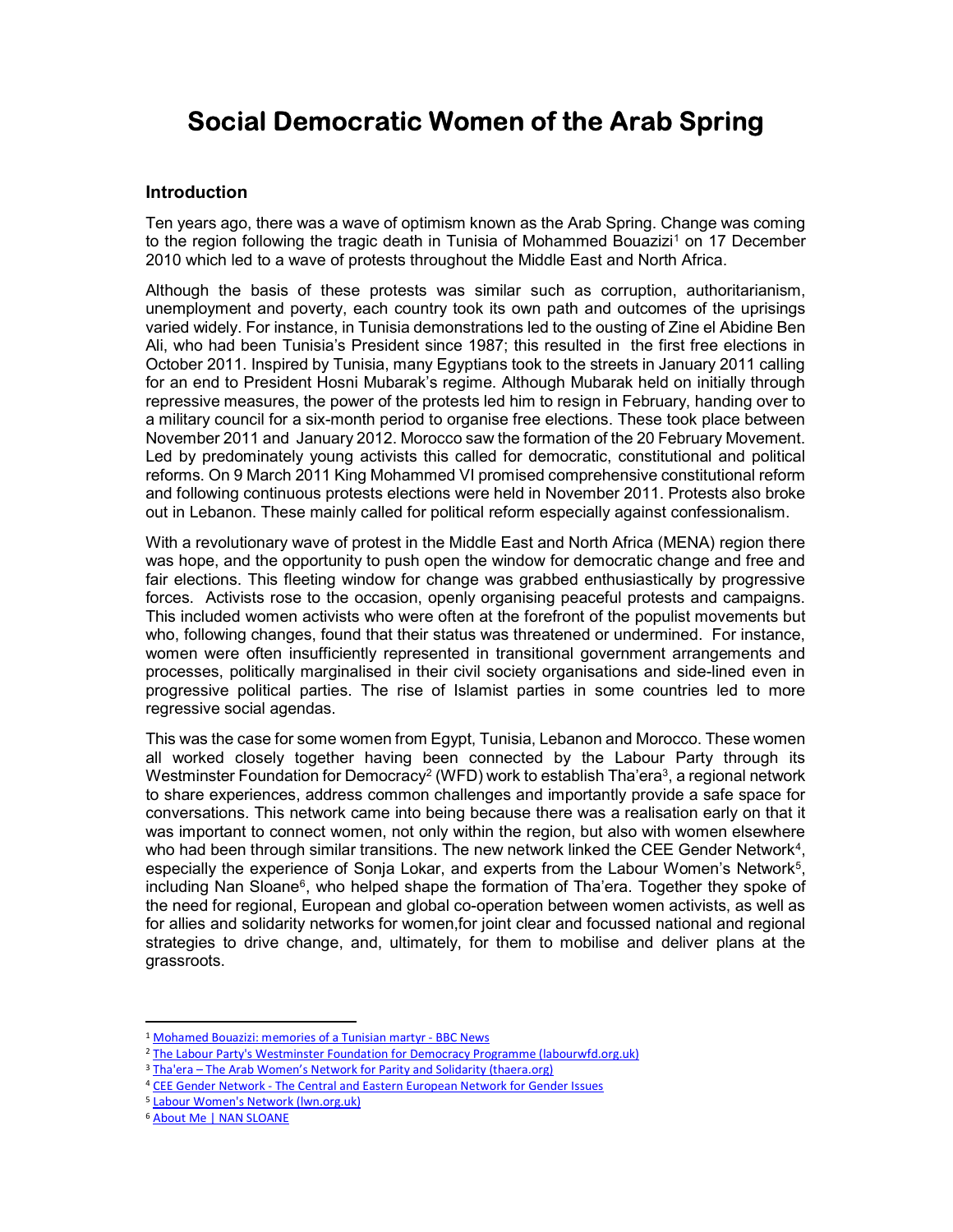Our previous experience meant there was immediate recognition that in times of tectonic political changes within a nation, or region, the opportunity to change the gender power balance opens. Every election would be an opening of the window of opportunity. Every change of constitutional or electoral code is such a window. Yet the window which opens suddenly can close down very quickly again, waiting perhaps for another decade for another opportunity. Yet, as longstanding democracy activists we know that a long-term vision is crucial. The Arab Spring was just the beginning of the democratic change but the creation of sustainable social democratic women's movements and of course political parties in the MENA region must be seen as a long-term project.

Now in the 10 years of the Arab Spring what do these women feel were the opportunities presented by the Arab Spring? How did they utilise them? What has happened for them/their network? How important for them was the possibility to directly exchange experiences with other women activists from the social democratic movement? Having opened, did the window close again for them? What are their stories? What are their learnings?

We interviewed four social democratic women activists from some of the countries of the Arab Spring – Tunisia, arguably where it all started (some people think the Cedar Revolution in Lebanon was when the seed was planted), Egypt, Lebanon and Morocco. Each of them describes how under the auspices of the Arab Spring they were able to put women's rights on top of the agenda and in some cases, like Tunisia, successfully enshrine equality for women in the new Constitution, and in others, like Egypt, for the first time organise without fear of persecution (although since then it has reversed to a repressive regime once more).

How much of the changes were these women activists able to sustain? We asked Fatemah Khafagy (Egypt), Lobna Jeribi (Tunisia), Khatoun Haidar (Lebanon) and Laila Amili (Morocco), each bringing their own unique experience of the Arab Spring. Each of these exceptional women have persevered under varied political seasons; from dictatorship, to transition, to a fragile democracy and back to repression, whilst for some any gains are now a distant memory as they struggle to survive.

Here are their stories in their words.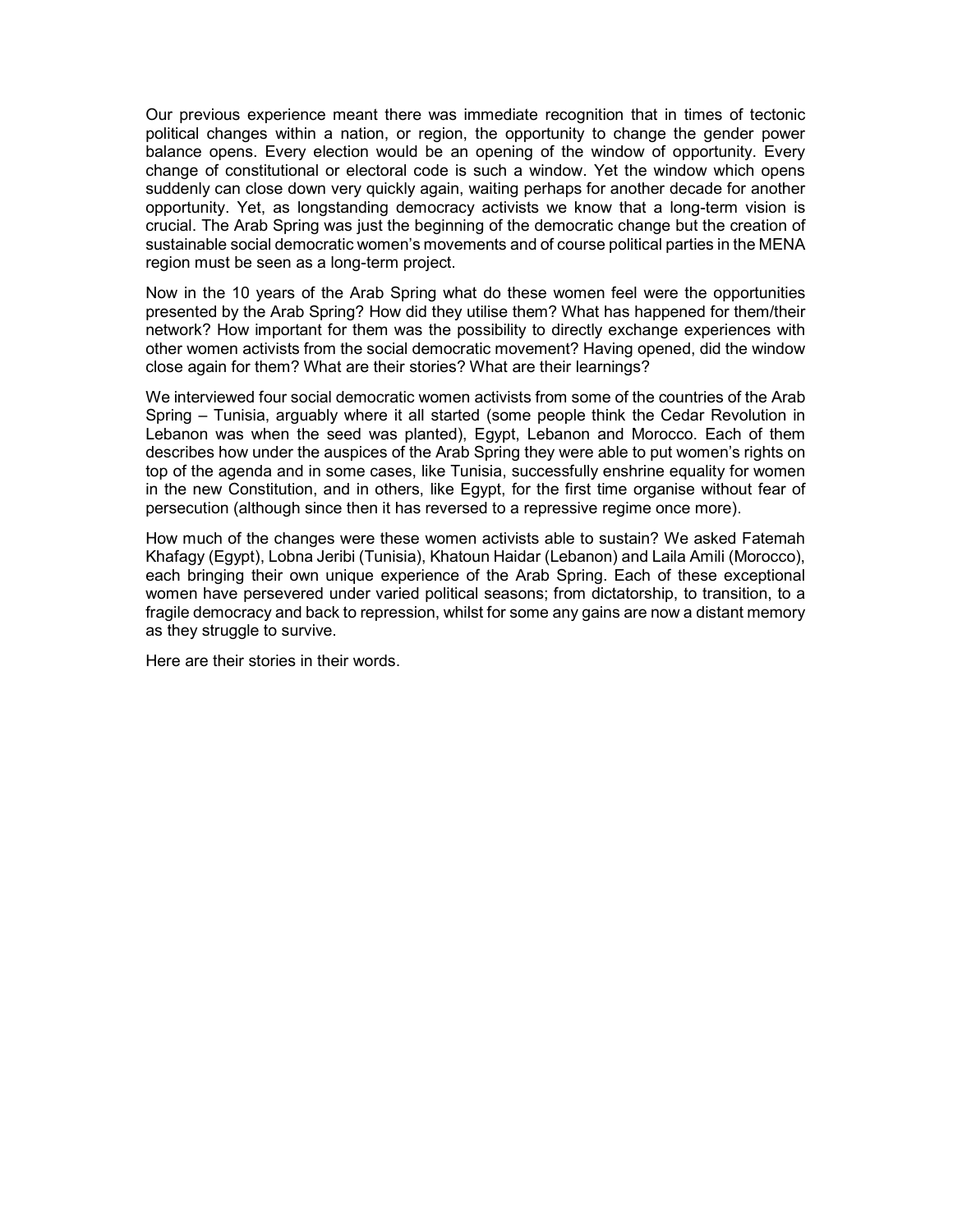# Egypt – Fatemah Khafagy

Chair, Tha'era



Egyptian women played a major role during the revolution side by side with men. They demonstrated in the main squares of Egypt, they spent the nights on streets to make sure that the revolution will not be hijacked or stopped, they nursed the wounded, lamented the dead, chanted and danced when they became victorious. They realized as a result of the revolution that they would have to be organized in civil society organizations, in coalitions, political parties, workers' unions and professional syndicates to act in solidarity and make sure that Egypt would be transiting into a democratic era. The number of women who participated in these organizations and forums greatly increased as a result of the 2011 revolution.

The Arab Spring in Egypt opened up several opportunities at the time of the revolution and for few years thereafter. More women and girls became aware of their rights especially their right to participate in public life. Many also started looking at the private domain and how their rights are violated when they have to surrender to a specific dress code that covers their bodies, to female genital mutilation and to their mobility restrictions. As a result of the spike in violence exercised against women and girls during the eighteen days of the revolution in Tahrir Square and other public places all over Egypt (including rape exercised to frighten and push away women and girls from the public space), strong movements including youth and women and men were organized to call for combating all forms of violence against women and girls.

In February, a month after the revolution, 13 active feminist civil society organisations (CSOs) in Egypt including my NGO<sup>7</sup>, the Alliance of Arab Women $^8$ , formed a coalition to make sure women shaped Egypt's transition along with men. We expressed our concern to both the Military Council and to the Prime Minister that women's participation in decision making processes and positions has been minimized. We wrote several statements, several of which criticized Egypt for having no official women's machinery to defend women's rights in participating in building a democratic Egypt. The National Council for Women, formerly headed by the wife of the ex-President, Hosni Mubarak, was frozen since the revolution and had no power. We as the coalition of feminist NGOs called for structural change of the National Council of Women considering it as illegitimate due to its links to the former President and his National Democratic Party. We asked that it be replaced by a transitional council of women's rights experts "to represent Egyptian women at the local, Arab and international levels and ensure women's participation in shaping the political life during that period". The coalition reiterated these demands in an open letter to Prime Minister Essam Sharif, adding calls for

<sup>7</sup> Non-governmental organisation

<sup>8</sup> http://theallianceforarabwoman.org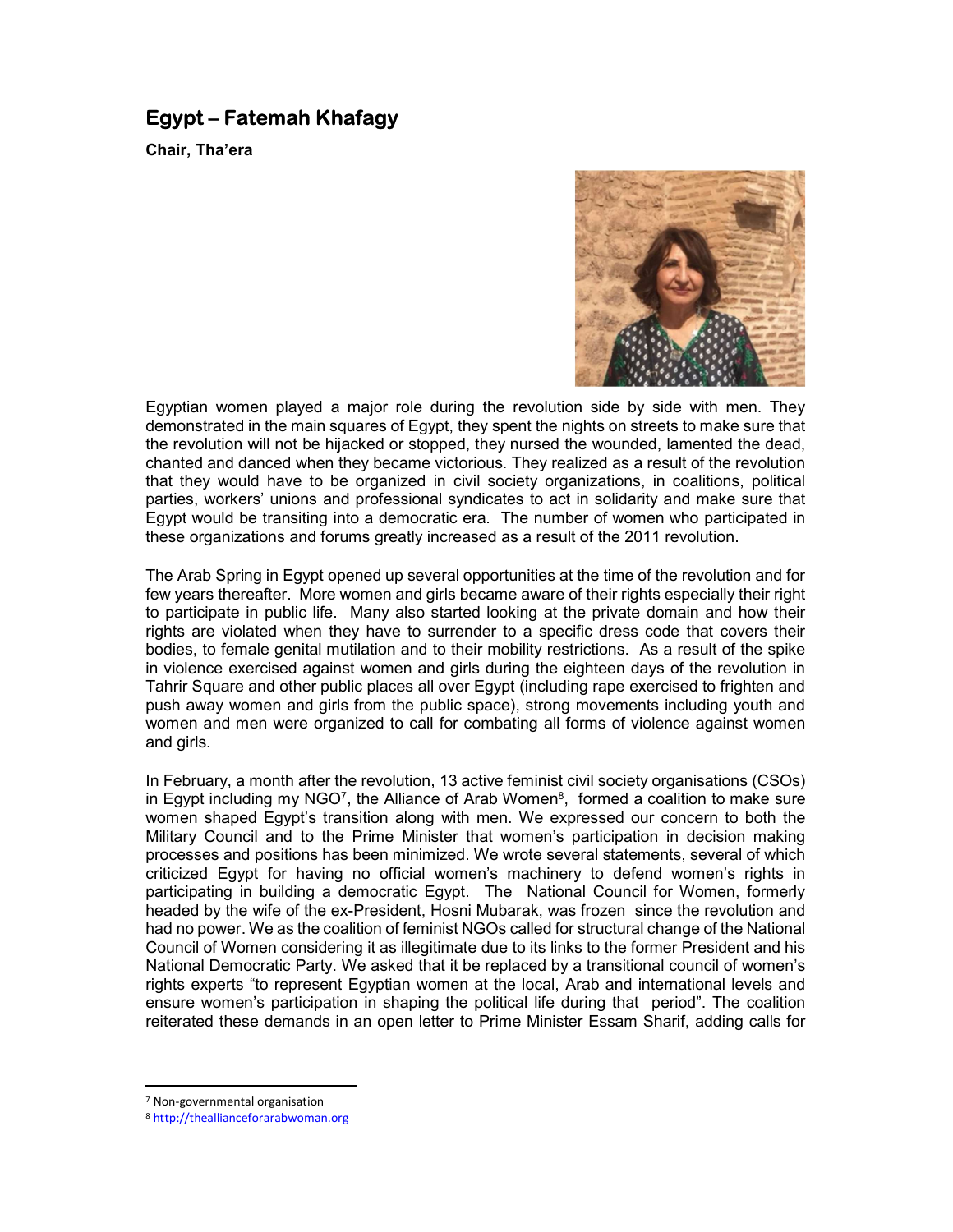the dissolution of State Security, cleansing of police forces and a 30% quota for women in parliament.

In June, the Alliance for Arab Women, a feminist NGO established late in the 1980's which I am a founding member and sit on the board convened a conference of 3,000 women and men from all over Egypt to announce a charter which Egyptian women drafted to send to the Military Council and the Cabinet. The charter of Egyptian Women: Partners in the Revolution and in Building Democratic Egypt'<sup>9</sup> included women's demands concerning their political/civil, and social/economic rights. It called for free representation of women in public life, amendments of discriminatory legislations and the fair and positive image of women in Egyptian media.

In October 2011, a new women's federation was registered in Egypt representing hundreds of women's NGOs from all governorates. They put into practise their first plan of mobilizing four million women to vote in the parliamentary elections in November 2011.

During the 18 days of the revolution and during our discussions on the political future of Egypt, we, groups of women and men from different CSO's, established political parties, academics and individuals who cared about the future of Egypt decided to form a new political party. After many discussions the "People's Socialist Alliance"<sup>10</sup> was formed. We had to get 6,000 signed applications from Cairo and 22 governorates of Egypt in order to be able to register the party legally. We succeeded and started working as a legal political party that had the objective of achieving the goals of the revolution which all Egyptian people had called for, Freedom, Justice, and Human Dignity.

# What has happened since?

In early 2013, unfortunately the so called democratic procedural principle (results of elections when votes are bought ) had brought the Muslim Brotherhood into office. In May 2013, some youth liberal groups launched a campaign called "Tamarod" (Rebellion)<sup>11</sup>, which gathered signatures for a (constitutionally illegal) recall of the then President. Mass protests for and against the President followed, and on 3 July 2013, the Military removed the President from power<sup>12</sup>. Once again, the Generals were in charge, and they started retaliating against both democracy activists and the members of the Muslim Brotherhood.

Despite this we continued with the Coalition of Feminist CSOs to ensure that women's rights in all spheres were included in the new constitution of 2014. We managed to lobby and succeeded in having 5 women appointed alongside the 45 men in the committee assigned to write the new constitution. We managed to guarantee women's rights in the constitution and our political party grew stronger, attracting more members – men, women and young people. However, in 2014 the coalition was dissolved and each CSO started working alone. The Alliance for Arab Women, the CSO I belonged to, started implementing a programme to support women to run as candidates in parliamentary and local elections and to have collaboration with women parliamentarians in order to be able to change all gender discriminatory laws.

For the party, well it struggled to sustain in the midst of a political and security situation that works against all opposition parties. The new political parties<sup>13</sup> law banned all new parties from securing funds from inside and outside Egypt in order to minimize their activities. Several

<sup>&</sup>lt;sup>9</sup> Charter charteregyptianwomenenpdf.pdf (unwomen.org)

<sup>10</sup> People's Socialist Alliance Socialist Popular Alliance - Political Parties - Elections 2011 - Ahram Online

<sup>&</sup>lt;sup>11</sup> Tamarod movement to oust Morsi gains ground in Egypt - Index on Censorship Index on Censorship

<sup>&</sup>lt;sup>12</sup> President Morsi removed from power Egypt's Mohammed Morsi: A turbulent presidency cut short - BBC News

<sup>13</sup> Political Parties Law Egypt's New Parliamentary Election Law: Back to the Future | Middle East Institute (mei.edu)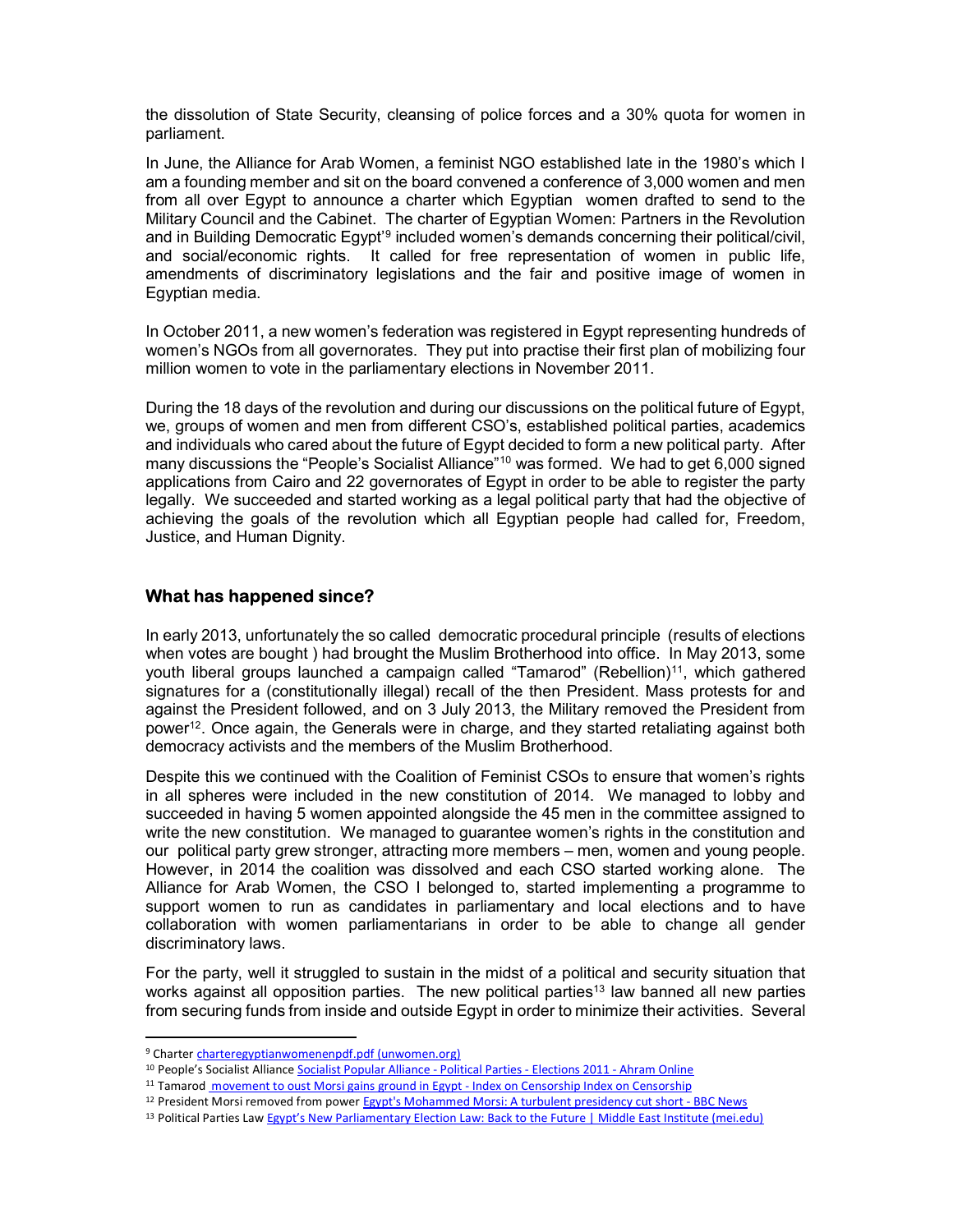youth members were also at risk of being imprisoned on false accusations of threatening national security.

Additionally, the new electoral law did not provide a level playing field for newly established political parties to have women heading their lists. Stipulating in the law that one woman should be put in every list without identifying where her position in the list should be, was unlikely to result in a considerable number of women in the parliament. The Arab Alliance for Women is still active having many programmes assisting women candidates to run into both parliamentary and local elections.

Shaimaa El Sabbagh<sup>14</sup> an active party member of the People's Socialist Alliance and member of Tha'era was killed in January 2015 when she with a few party leaders were celebrating the Egyptian revolution by carrying flowers and heading to Tahrir Square. After several years and with the testimonies of many who were in Cairo near the place where Shaimaa was shot by a policeman, and videoed the scene, the policeman was sentenced to 7 years imprisonment on murder.<sup>15</sup>

#### How important was it for you to directly exchange experiences with other women activists?

When I was able as a founding member of the Popular Socialist Party to join a group of women political parties' members from socialist and social democratic parties, I was very happy to have a great opportunity to learn from each other and to build solidarity among us in order to play a greater role inside our parties and in our countries. We called our network 'Tha'era' because all of us came from countries that had revolutions or others who aspired to change their countries' regimes.

The CEE Network encouraged us to form this regional network, and this was possible with the support of the Labour Party, Westminster Foundation for Democracy which brought everyone together and provided the space for discussions. The Labour Party/WFD and the CEE Network for Gender Issues got it right about how to go about to facilitate the formation of a functional network like ours. It was a good example of how the Westminster Foundation was able to fund projects that emanate from the needs of the beneficiaries.

The exchange of experiences of other countries and groups which the Labour Party made possible to members of Tha'era was quite a learning experience. Tha'era established a strong working relationship with activists from the Western Balkans through the CEE Network for Gender Issues. Some of the countries of the CEE Network had already experienced people's revolutions which greatly benefited Tha'era members in learning many lessons; providing us with knowledge on how to motivate and sustain women's movements and their political and social participation in shaping our parties and our countries.

# Having opened in 2011, did the door close again for you in the last 10 years?

The situation of human and civil rights in Egypt is dramatically poor and the situation of opposition political parties and CSO's is continuously threatened. As said by many "The Arab Spring in Egypt was short-lived". However, my party is still struggling to exist and have a voice. Under an emergency law, political parties are not allowed to hold any meetings outside

1

<sup>15</sup> Policeman jailed over death of activist Egypt policeman jailed over death of activist Shaimaa al-Sabbagh - BBC News and conviction overturned Egyptian court overturns police officer's conviction for killing female protester | Egypt | The **Guardian** 

<sup>&</sup>lt;sup>14</sup> Shaimaa El Sabbagh The Story Behind the Photo of Shaimaa al-Sabbagh's Dying Moments | Time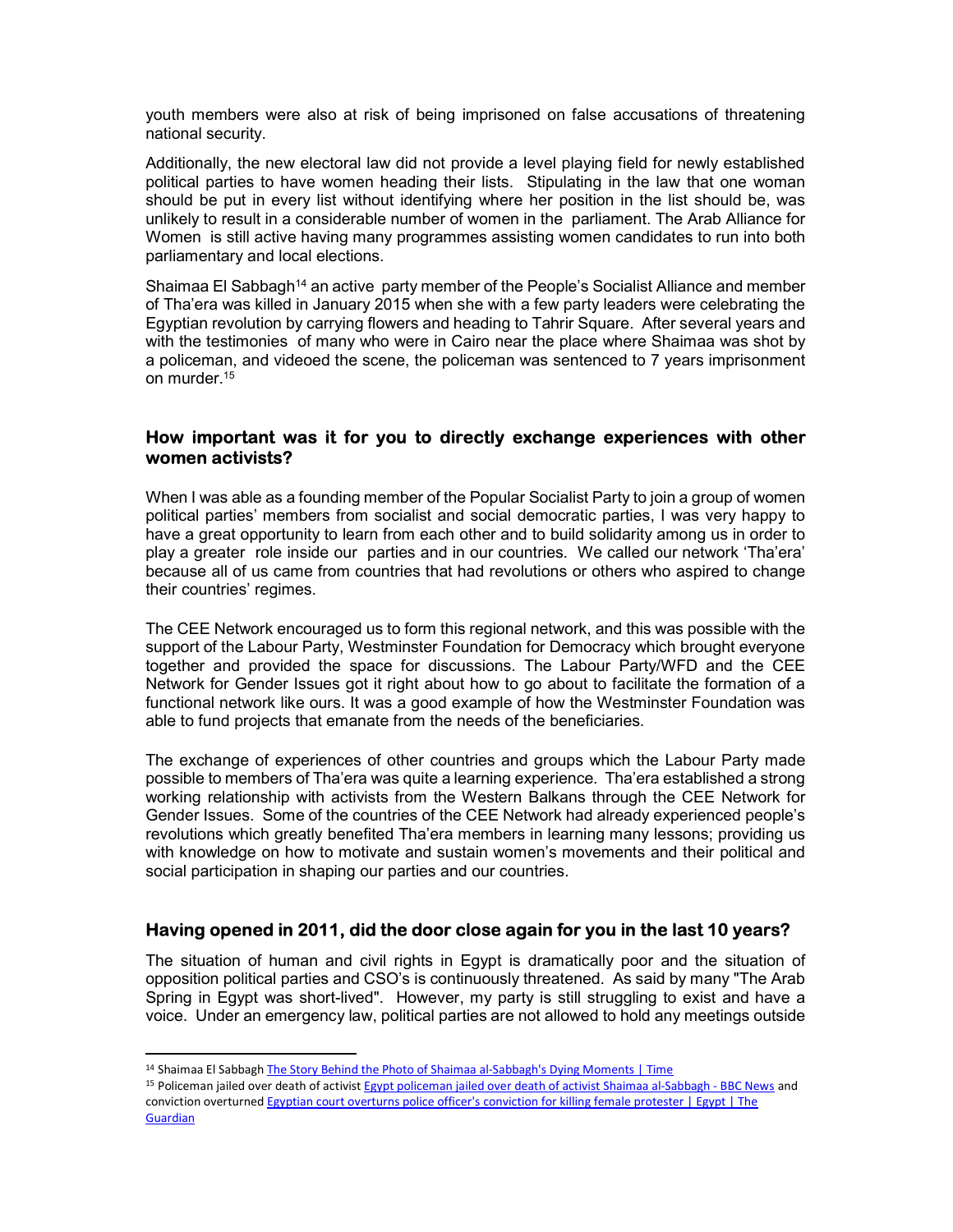their premises which limit the activities of the parties and their interaction with the people. However, in view of the spread of COVID-19, the pandemic has made it possible to meet virtually and discuss more freely than in in-person meetings. The party issues statements which are widespread over the social media and holds regular webinars to discuss major issues concerning the country.

CSO's including women's rights organizations are strictly scrutinized by the government. However, other doors opened such as the ability to work as CSO's and members of political parties in regional networks. The link with what is happening globally to put a new global feminist agenda has encouraged the regional networks to work together and to arrive at a regional feminist agenda to be included in the global one.

The women's movement continues to grow stronger as a reaction to attempts to impose some discriminatory laws such as the Family Law. In response to this many women's groups have worked virtually together to object on a draft family law and managed to have the draft withdrawn from the Parliament.

Young women have managed to effectively utilize the social media and worked together to uncover sexual assault incidences and crimes happening to young women in Egypt, even those that happened several years ago. There are several groups now like #MeToo that encourage other young women who experienced sexual assault to bring their complaints into the open. The taboo of not discussing openly such crimes has been broken during the past few years.

# What are your learnings?

The continued question that remains controversial concerning the January 2011 Egyptian Revolution is: was it a success or failure? It is almost impossible to decide something along the boundaries of 'success' and 'failure'. What can be ascertained, however, is the fact that a change has occurred with regards to knowledge about what are human rights and also attitudes towards gender roles and women's rights.

The January 2011 Egyptian Revolution brought with it a window of opportunity to promote both political and social change, coupled with the era of technology and the internet facilitating contacts, exchanges and experiences both among political activists and among feminist activists.

Whilst repression continues many Egyptians feel that the revolution has failed. However, when looking at history of other similar revolutions, revolutions take many years to achieve their goals. Revolutions, unlike coups d'état do not bring about equitable just political changes on the spot. It can change mindsets, but this takes years. Revolutions should be looked at as the beginning and not the end. The slogan of my party is true "The Revolution continues".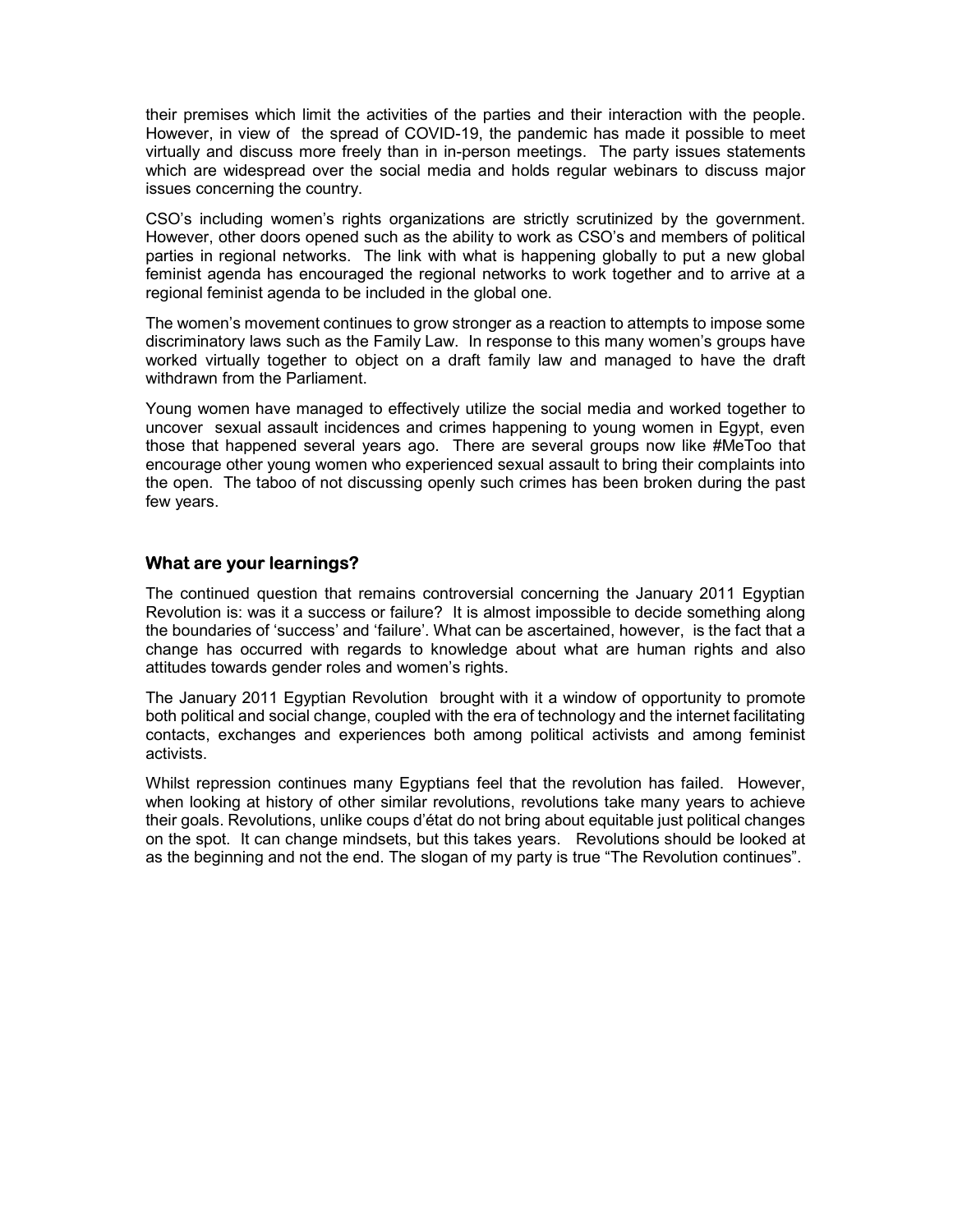# Tunisia – Lobna Jeribi

Chair, Solidar Tunisia



The Arab Spring represented a chance to participate in public and political life, which was not possible under a dictatorship. When I was elected in 2011, the Arab Spring represented a hope to respond not only to the aspirations of rights and freedoms but also to social and economic rights. The Arab Spring represented hope for all citizens to be able to actively be part of political and civic life.

The revolution enabled Tunisia to adopt a new constitution in 2014<sup>16</sup>, to hold democratic elections for the first time, and to enshrine genuine freedom of expression and association. However, whilst progress at the political level was clear, it had not been accompanied by similar progress at the economic and social welfare levels. On the contrary, the structural problems that young people raised during the 2011 revolution of dignity, unemployment, and regional disparities, have worsened over the past decade. This alongside the inequalities encountered during the COVID-19 pandemic, makes the situation "dangerous" even according to the representatives of the current government, a danger that could even impair the democratic transition in Tunisia.

However, no one can deny that the Arab Spring has brought irreversible gains: freedom of expression and association, transparency, democracy and the political transition that has already taken place.

For example in Tunisia, the possibility of having the law of parity in the electoral law<sup>17</sup> (the law of elections of local authorities) enabled parity after a long struggle by CSOs and women's associations. Now 26% (57 of 217) seats in the Assembly of People's Representatives are held by women and up to 47% of local council positions. Tunisia has also passed the Anti-Violence Act<sup>18</sup>, which is a pioneering law, but despite the fact that it is very advanced, it is not yet fully implemented.

For me personally it was thanks to the Parity Act in 2011 that I was elected to the Assembly of People's Representatives. However, the difficulty of implementing constitutional principles in the legislative process prompted me in 2014 to create and found the NGO, SolidarTunisia<sup>19</sup>, a think-tank, which supports the parliament in strengthening the constitutional principles of freedom, equality and dignity. It is a kind of continuity in ensuring that constitutional principles are implemented in law. Solidar has introduced a gender approach in the socio-economic law

<sup>19</sup> https://www.solidar-tunisie.org/

<sup>&</sup>lt;sup>16</sup> 2014.01.26 - final constitution english idea final.pdf (constitutionnet.org)

<sup>&</sup>lt;sup>17</sup> Tunisia on Board with Women's Rights | Human Rights Watch (hrw.org)

<sup>&</sup>lt;sup>18</sup> Tunisia passes historic law to end violence against women and girls | UN Women – Headquarters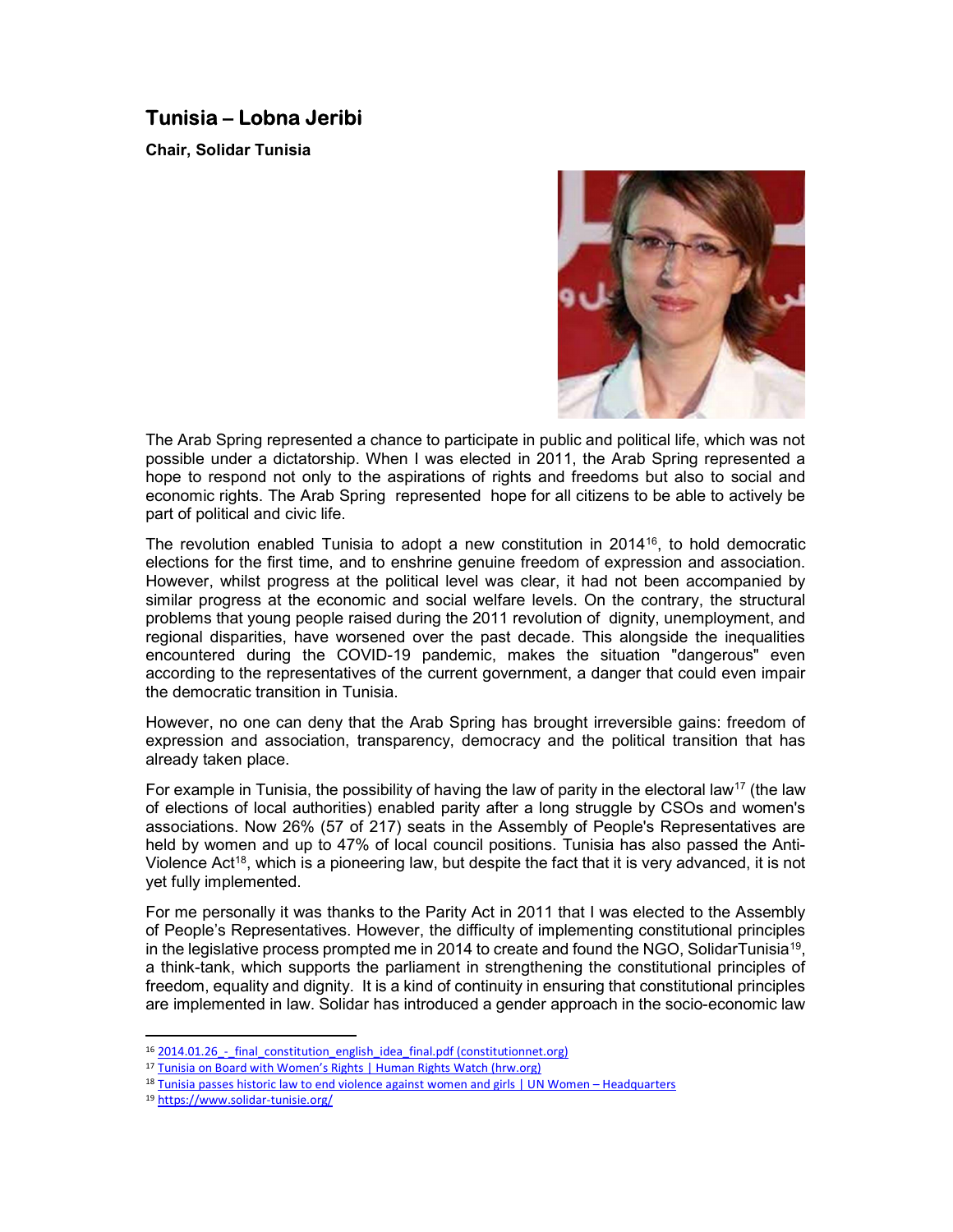(advocacy for the application of the gender approach in financial law, budget and also development plans).

#### What has happened as a result?

I participated as a Vice-President in the Commission on the Preamble, the Fundamental Principles and the Revision of the Constitution<sup>20</sup>, in which we worked together with civil society to achieve equality for women. Article 46 of the Constitution establishes equality and parity in elected bodies and positions the state as a guarantor of the fight against violence against women. This Commission won the Noble Peace prize<sup>21</sup>.

However, the party that I joined in 2011, the Forum for Liberty and Social Justice<sup>22</sup> lost the election in 2014 and was the victim of the bipolarization of the political scene that almost repelled all the centralist parties. In 2015, I left all my political roles and responsibilities to engage with civil society and support the process of democratic transition through Solidar.

Today, Solidar has become an important player for policy makers in the policy analysis and advocacy for constitutional principles.

#### How important was it for you to directly exchange the experiences with other women activists?

When I was member of the party, I was head of the international department and representing the party at international level. I participated in international networks such as the Arab Social Democratic Forum<sup>23</sup>, the Tha'era Forum and other women's forums and international women's networks.

I had the opportunity to participate in the CEE Gender Network and it was useful to exchange experiences and to build up synergy between these networks to reinforce advocacy for women's rights.

# Having opened in 2011, did the door close again for you in the last 10 years?

Hopefully, the doors are always open for young people and women to engage and participate in the building of the democratic transition, whether from civil society or from the political position.

For me, I was honored in 2020 to be part of the government; having huge responsibility, enhancing national reform and national projects (I was Minister in charge of National Projects and Reforms).

#### What are your learnings?

The challenge of democracy in the Arab region is to make our institutions more efficient to improve public services and to improve regional development. In order to build up strong and resilient institution and state of law, we need to make deep transformation and structural reforms at all levels.

<sup>20</sup> Lobna Jeribi (abf.ba)

<sup>&</sup>lt;sup>21</sup> The Nobel Peace Prize 2015 - Press release (nobelprize.org)

<sup>22</sup> Bloc (ettakatol.org)

<sup>23</sup> ABOUT | Arab Social Democratic Forum (arabsocialdemocrats.org)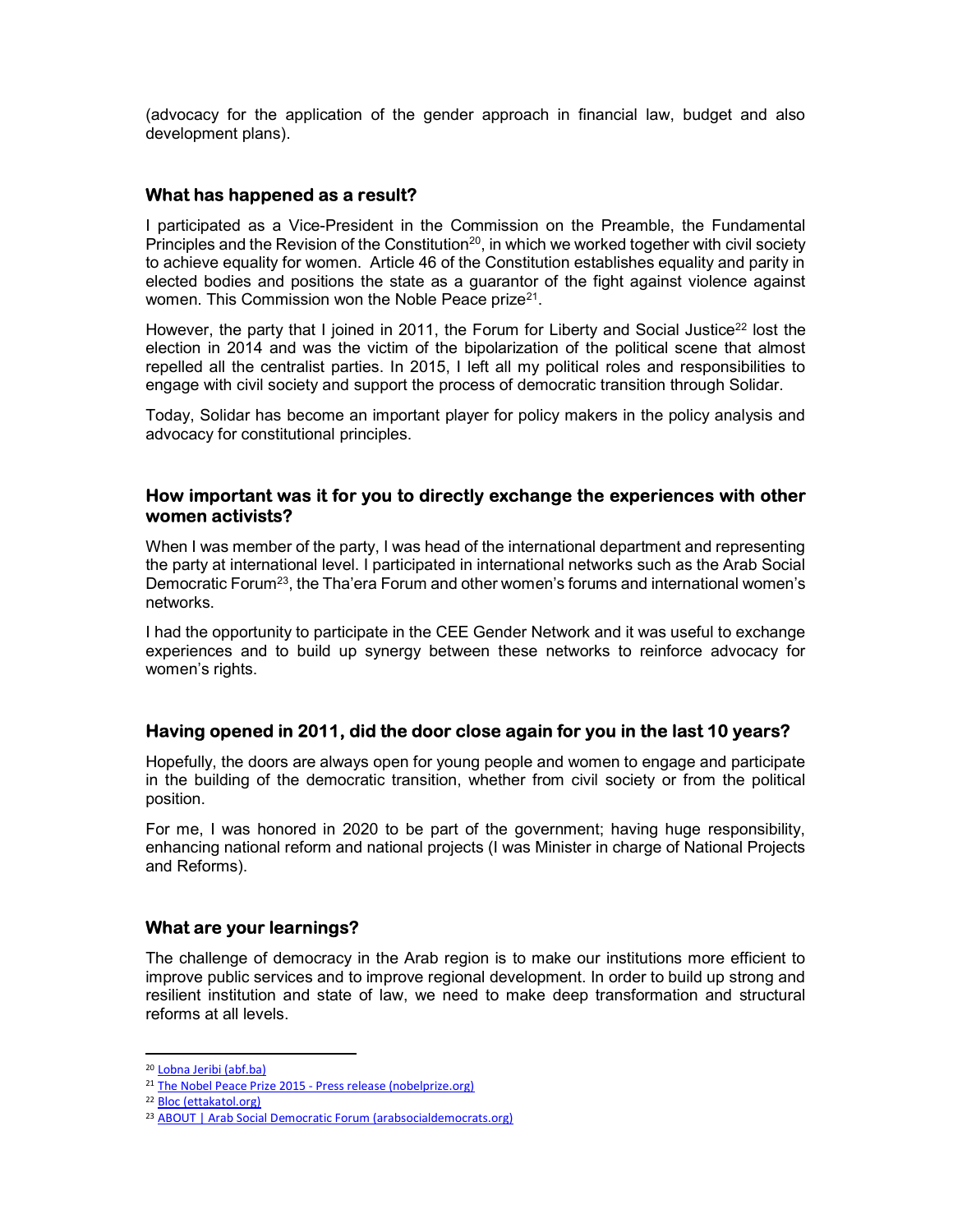When our democracies are able to improve the day-to-day lives of citizens and when confidence between citizens and the state is restored, then we can consider that we met our challenges. But for now, the road is still exceptionally long and, unfortunately, the crisis of confidence has become endemic. Yet, the response to COVID-19, despite its negative health and socio-economic aspects, can generate a turning point and a momentum for transformation to be seized, to build back better.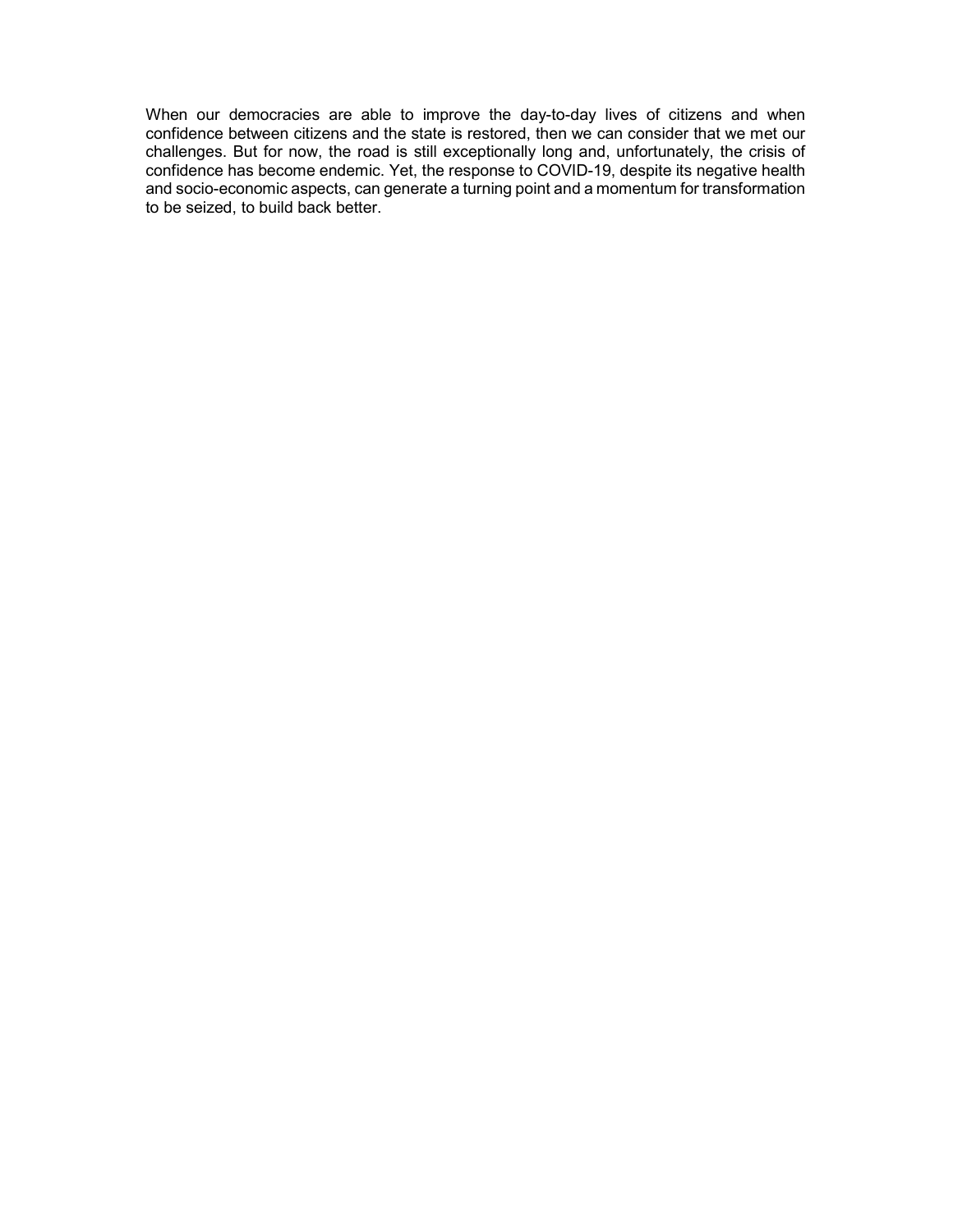# Lebanon – Khatoun Haidar

Founder of the Lebanese Association for Societal Synergy



The Arab Spring is a broad description. During the first stage which can be defined as the 'uprising' there is a certain unity of specifics that we see in all countries touched by what was later called the 'Arab Spring'. Women were among the first wave that took to the streets– some with their children – to demand change. They came from all social classes, they participated side-by-side with their fellow male protestors creating a feeling of equality and lessened the gender differences. They made their voice heard.

Women were an integral part of the revolutionary efforts. Yet women did not escape the human cost of this uprising. During police repression they were beaten, sometimes raped by police and pro-regime thugs after demonstrations. Scores of women across the region were abducted, detained, or just disappeared.

As events developed the narrative changed dramatically from one country to another. In some, change came with newly elected governments, in others it was civil war and mayhem. The role of women differed from one country to another. True they continued to be part of the process of change, yet their scope for participation did not seem to be a priority for revolutionary forces. Overall, we can say that the 'gains' for women in terms of gender roles was mostly lost in the post-revolutions period. Yet the Arab Spring empowered women to make better use of their capacity and their full potential to contribute to change. Longer-term, for this to be sustainable, the changes should develop alongside practical strategies to empower women and build their leadership capacity.

In the wake of the Arab Spring, Arab countries are now experiencing different stages of transitional processes taking on different forms in each country. Generally, internationally sponsored dialogue is established, constitutions are drafted, elections are held, and interim governments are formed. The transitional process needs to be balanced on the gender level. It is a window of opportunity for women to challenge gender discrimination and gender stereotyping.

The media has been a major player in challenging entrenched gendered practices in deeprooted structures that are not easily changed. For the last eight years, I personally and Synergy<sup>24</sup> have been engaged in action which reached hundreds of Syrian women and men journalists to sensitize them to gender justice. Some of them now proactively advocate and lobby for gender rights and in doing so are building their democratic and leadership skills.

<sup>24</sup> Synergy-Takamol - Home | Facebook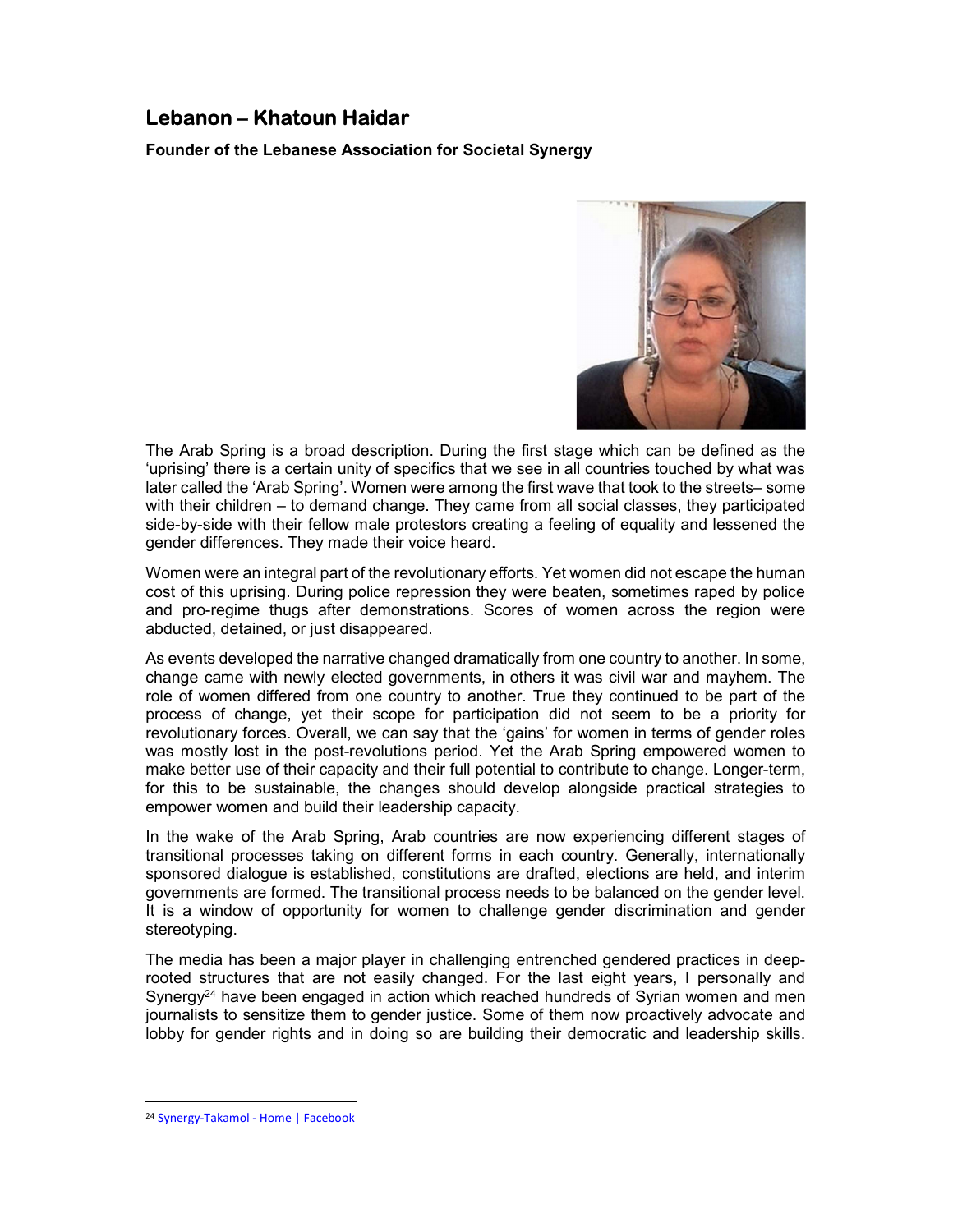More than ten of the most read new Syrian media outlets are involved in this capacity building process at all levels.

The aim and vision are that women together with feminist men at all levels must collaborate and organize joint actions because this will secure more support from the community; it is the best way to secure the critical mass capable of influencing the decision-making processes of leaders and officials.

#### What has happened as a result?

Many argue that the 2005 Cedar Revolution<sup>25</sup> was a precursor to the Arab Spring. I will not argue whether that is true or not. Yet it is a fact that the structure, culture, and historic development of Lebanon differs from the Arab Spring countries. It has a long history and tradition of democracy and freedom of speech. The problems inherent to Lebanon are different in nature and scope to other Arab Spring countries. For example, the revolt in  $2019^{26}$  did not demand 'regime' change, rather it demanded early elections as a means to change the political class.

The Arab uprisings have put Lebanon under strain. The revolutions in Tunisia and Egypt caused limited reverberations, the war in Syria had crucial dramatic consequences. Over one million Syrian refugees, equal to one-quarter of Lebanon's population, came to Lebanon in that period. The country's economy and its already weak public infrastructure has been strongly impacted. Hezbollah's engagement in Syria has put Lebanon in the quagmire of the "game of nations". Terrorist attacks by ISIL<sup>27</sup> put the country at unease. However, Lebanon's political elites have vowed to shield the country from regional turbulences. For this reason, my and Synergy's<sup>28</sup> actions were directed towards Syria.

#### How important was it for you to directly exchange experiences with other women activists?

Very important, even crucial. It made clear the communality of women issues, the methodology and tools of change. But it also stressed the differences when stages of development are different rather than 'cultural' disparities.

# Having opened in 2011, did the door close again for you in the last 10 years?

Why should it? It is not the first period of change, success, and defeat that I witnessed, in the region and around the world. Incremental changes will someday lead to structural and qualitative change. It is inevitable.

# What are your learnings?

All the above!

<sup>&</sup>lt;sup>25</sup> BBC NEWS | World | Middle East | Lebanon finds unity in street rallies

<sup>&</sup>lt;sup>26</sup> Lebanon's mass revolt against corruption and poverty continues | Lebanon | The Guardian

<sup>27</sup> Islamic State in Iraq and the Levant | History & Facts | Britannica

<sup>28</sup> Synergy-Takamol - Home | Facebook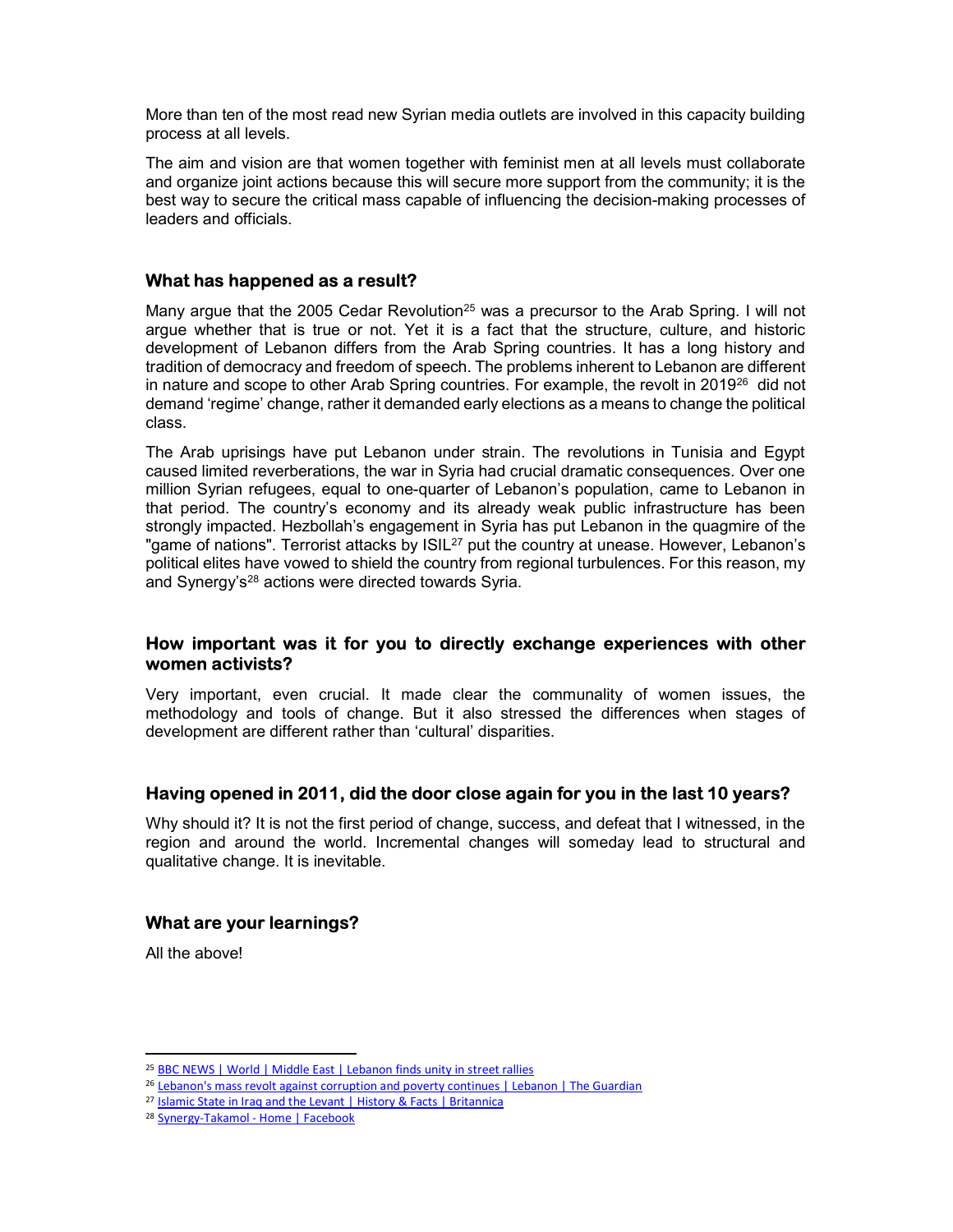# Morocco – Laila Amili

Founding Member, Al-Joussour-Forum of Moroccan Women



The Arab Spring, over the past ten years, has been an opportunity for us to advocate women's human rights and the principle of equality; equal opportunities between men and women, and through our protests and advocacy, we have been able to achieve a number of achievements during this period.

In 2011, an advanced and distinctive Constitution<sup>29</sup> was published. In its preamble, equality and parity were emphasized and within some chapters of the constitution, such as Article 19, which bore the title of 'freedoms and fundamental rights', provided that men and women enjoy equal rights and civil, political, economic, social, cultural and environmental rights and freedoms.

It was in 2016 that a Commission for parity and combating all forms of discrimination was voted for in Parliament<sup>30</sup>. This body, which we consider to be an important institution, will ensure the achievement of equality, and will have the power to address imbalances and disrespect in existing laws.

Following protests, the law on violence against women was first promulgated in Morocco in February 2018<sup>31</sup>. The quota of women in the House of Representatives was increased in the national list from 30 to 60, and the presence of women in city councils doubled from 3,224 to 6,324 thanks to additional regulations. Commissions have been created to reform further laws. These include the criminal law, in particular with regard to strengthening penalties for rapists or those who abuse women, whether physical, economic or psychological violence, as well as domestic violence and rape. The other is to modify the family code<sup>32</sup> by urging the abolition of articles authorizing child marriage, as well as Article 49, in which the property is effectively divided between the spouses.

Our party, the Socialist Union of Popular Forces<sup>33</sup>, as well as the networks in which we work with civil society, have played an important and essential role in the promotion and reform of several articles of specific laws which do not do justice to women. We also constantly advocate

<sup>29</sup> Morocco 2011 Constitution - Constitute (constituteproject.org)

<sup>30</sup> the Authority for Parity - memorandum.pdf (ceja.ch)

<sup>31</sup> Morocco: New Violence Against Women Law | Human Rights Watch (hrw.org)

<sup>32</sup> The Moroccan Family Code "Moudawana" - EuroMed Rights

<sup>33</sup> Socialist Union of Popular Forces (usfp.ma)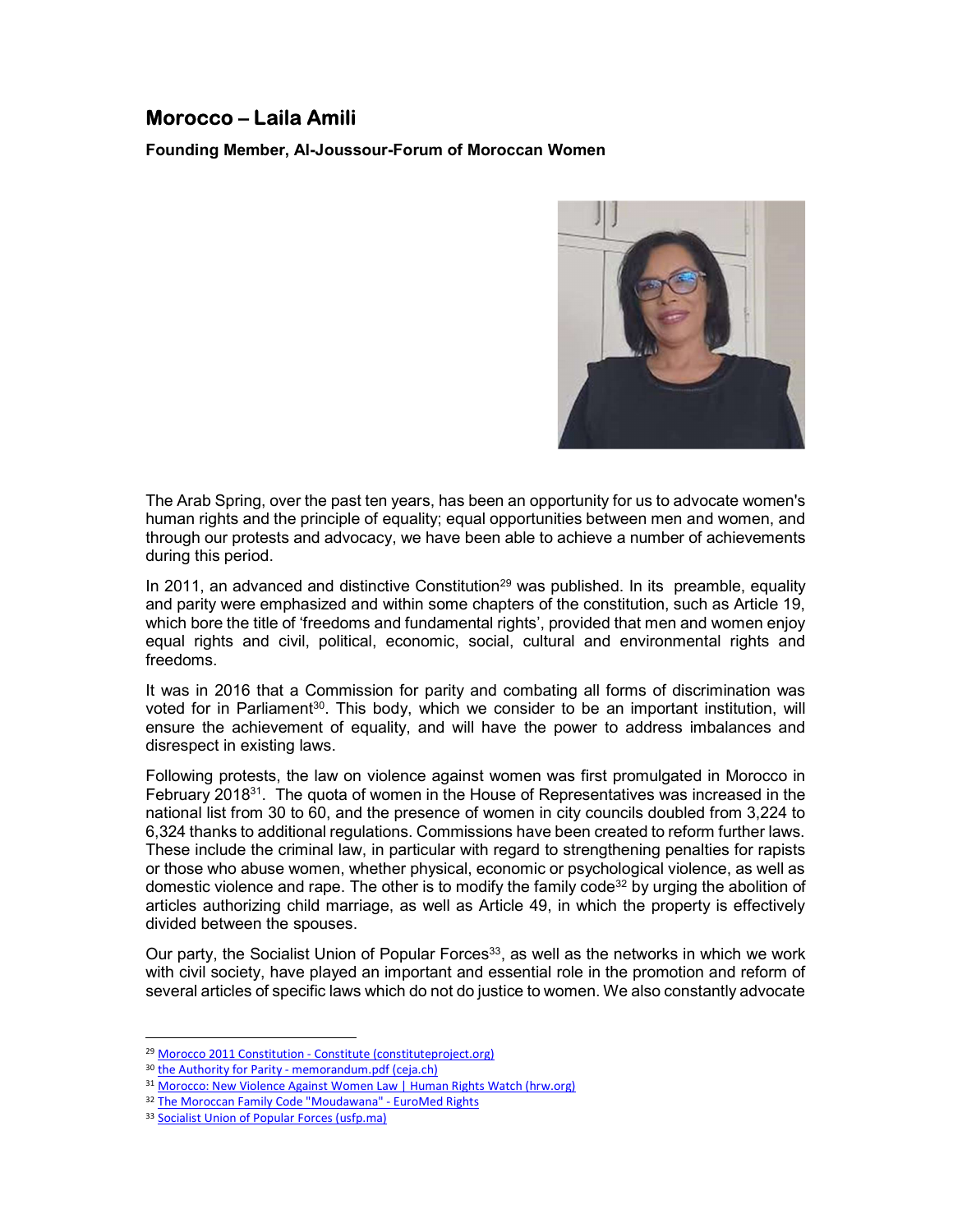for the publication of Law  $103.13^{34}$  on violence against women, and we have worked within several networks in Morocco such as Rabih al-Karama<sup>35</sup> for fair laws for women, or a minimum coalition against child marriage.

### How important was it for you to directly exchange experiences with other women activists?

We consider that the opportunity to exchange experiences directly with the Labour Party activists and Balkan activists of the CEE Gender Network played a fundamental and effective role in the progress we have made. It has been particularly beneficial to exchange experiences between us as Arab countries within the framework of Tha'era on equity and to benefit from the experience of those who have already made significant progress in establishing human rights for women, such as representatives of the British Labour Party or activists of the CEE Gender Network. It is through frequent meetings and exchanges of experiences, we have been able to benefit from the knowledge of the laws advanced in certain countries, and also to benefit from the path that certain countries have followed, which has been the opportunity to lobby and submit amendments to our own laws but also create awareness through campaigns.

# What are your learnings?

After 2011, we were able in Morocco to achieve several gains despite the obstacles we faced, especially since the Prime Minister was conservative. We have encountered difficulties in defending our claims, but despite this, some progress has been made and we are still fighting for fair laws for women, such as the Family Code and Morocco has ratified international covenants. We continue to persevere and maximize the opportunities presented by the Arab Spring. In advance of tour September 2021 general elections, progressive women NGOs formed a huge coalition to lobby political parties. They succeeded in getting some parties, including the Socialist Union of Popular Forces, to add in their electoral programs, requests for forming an efficient gender equality mechanism and to set up a blueprint for the achievement of parity in political decision making bodies by 2030. This was alluded to in the reformed Constitution at the beginning of the Arab Spring.

<sup>&</sup>lt;sup>34</sup> Text of Law No. 103.13 on combating violence against women as approved by the Parliament | Ministry of Solidarity, Social Development, Equality and Family

<sup>35</sup> Karama (elkara.ma)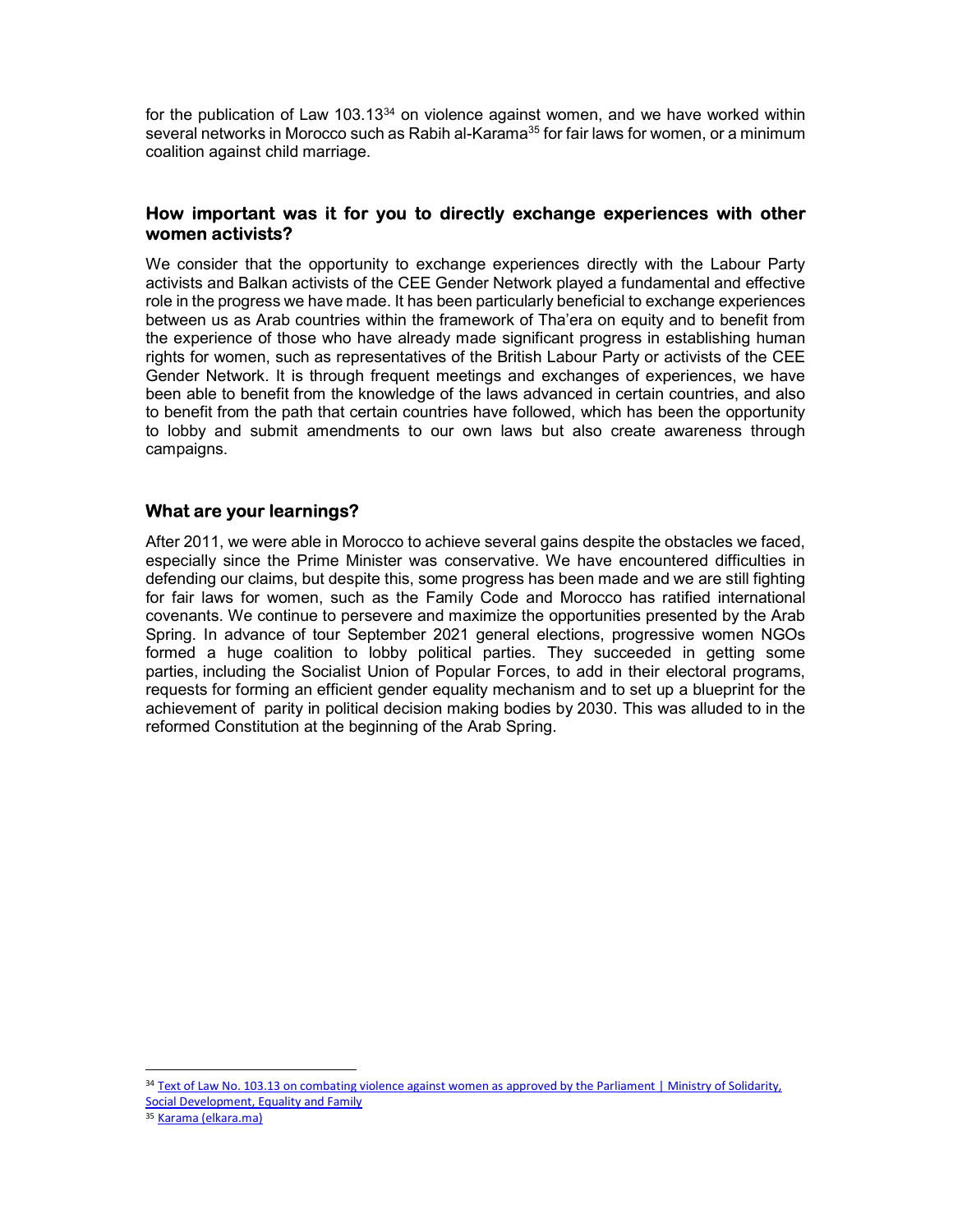# **Conclusion**

In every big political and social change for the better in the history of any nation, women have always played an important role. In the past, often this role was seen mostly limited to supporting progressive men. Yet, in the dramatic events at the end of the 20th and in the beginning of the 21st century, active women understood for the first time, that this was not enough and that they need to formulate their own set of requests for a more democratic, equal and just society.

It was crucial to share best practise between the women of the Arab Spring with those from the Balkans. Through the CEE Gender Network women shared their challenges, admitting that their initial efforts in the Balkans were not successful. The window of opportunity which opened for them with the first free elections, was shut, closing for ten years. Balkan women activists were able to share lessons learnt and advise women from the Arab Spring to safeguard women's rights from the outset and to use regional networks, international solidarity and support to progress their rights.

The testimonies of the women activists from Egypt, Lebanon, Morocco and Tunisia, demonstrate how they put their revolutionary requests for parity and for just family laws as part and parcel of the Arab Spring requests from day one. The four testimonies make clear that a key element for them was the opportunity they were given, to cooperate between themselves regionally and to look for the solutions, adapted not so much to their specific culture, but to their level of development and their specific geostrategic framework.

It is also clear that the Arab Spring was an opportunity - the start, the beginning, not the end and they will continue to fight for a just and inclusive transition of their societies, challenging gender discrimination and social injustice through practical approaches to deliver change.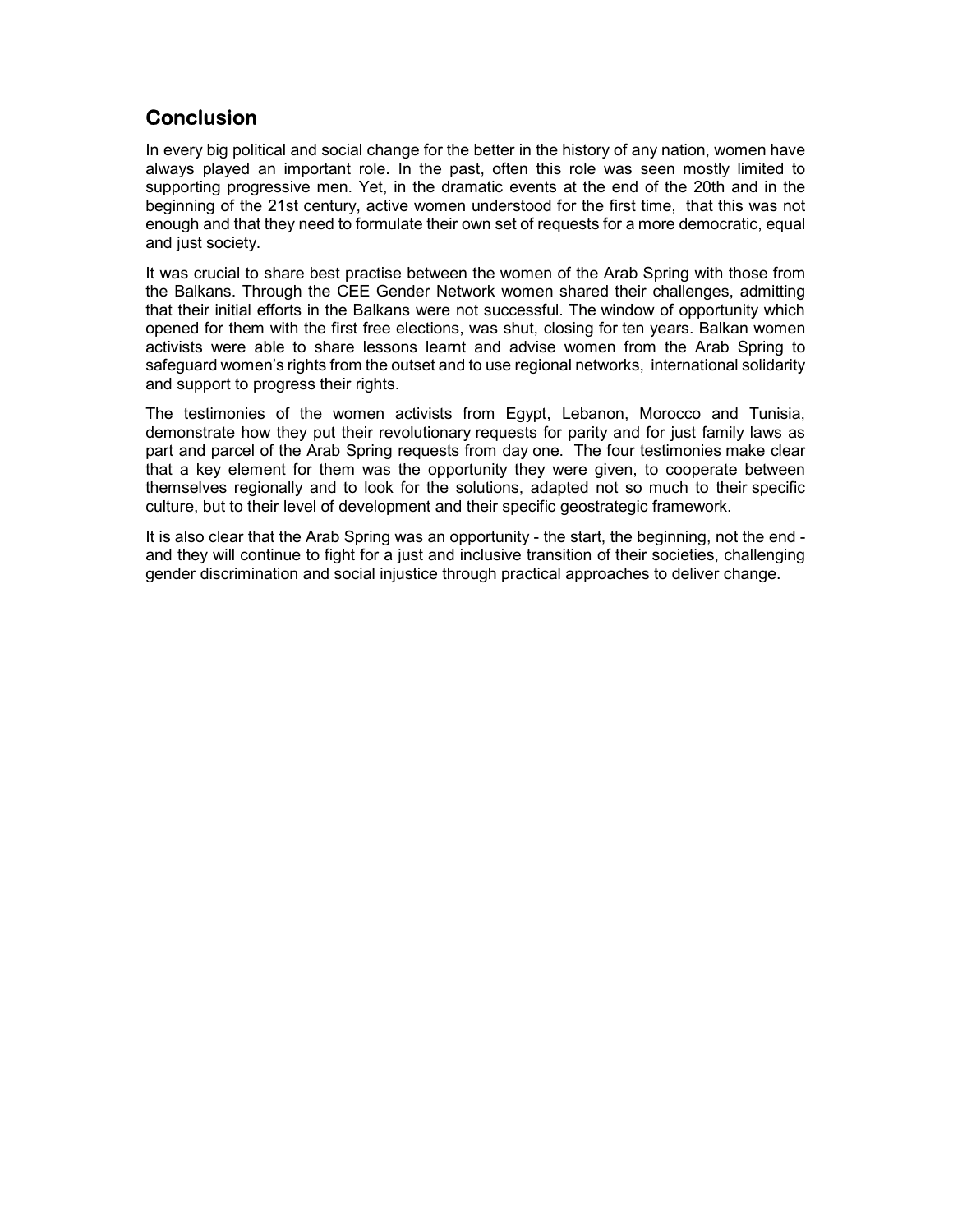# **Biographies**

# FATEMA KHAFAGY, Egypt



Fatema Khafagy completed her graduate studies in the UK and obtained a PhD in Development Planning from the University of London.

She headed the gender program at UNICEF Egypt for fifteen years and established and headed the first Gender Equality Ombuds Office in Egypt.

She is a founder and member in national and regional feminist NGOs and networks such as the Egyptian Feminist Union, the Alliance for Arab Women and the co-ordinator of the Arab Women Network for Parity and Solidarity

"Tha'era".

She is a member of the gender expert group of the North-South Center of the Council of Europe. She was selected in August 2019 as one of twenty world feminists in the civil society advisory group to the Core Group (Global CSAG) supporting UN Women, the Mexican and French governments in mobilizing and galvanizing the voice and participation of civil society in the Generation Equality Forums. She is also the convener of the Arab States Feminist CSOs Network. She is the author of a number of books and articles on women's empowerment and gender equality issues.

# KHATOUN HAIDER, Lebanon

Khatoun Haidar is a woman and human rights activist with several publications, as well as



being an expert consultant.

Her areas of expertise are Gender, Development, Strategic Planning, and Community Engagement.

Her 40 years career has spanned work in Europe and the Middle East with public and private organizations.

Khatoun has an academic background (PhD) in Development Studies, an interdisciplinary doctoral program in economics, sociology and political science. She holds a doctorate degree in Women Studies with extensive field experience.

Khatoun is the President of the Lebanese NGO Synergy-Takamol, and a founding Board member of Tha'era -Arab women network for equity and parity (Egypt, Morocco, Tunisia, and Lebanon).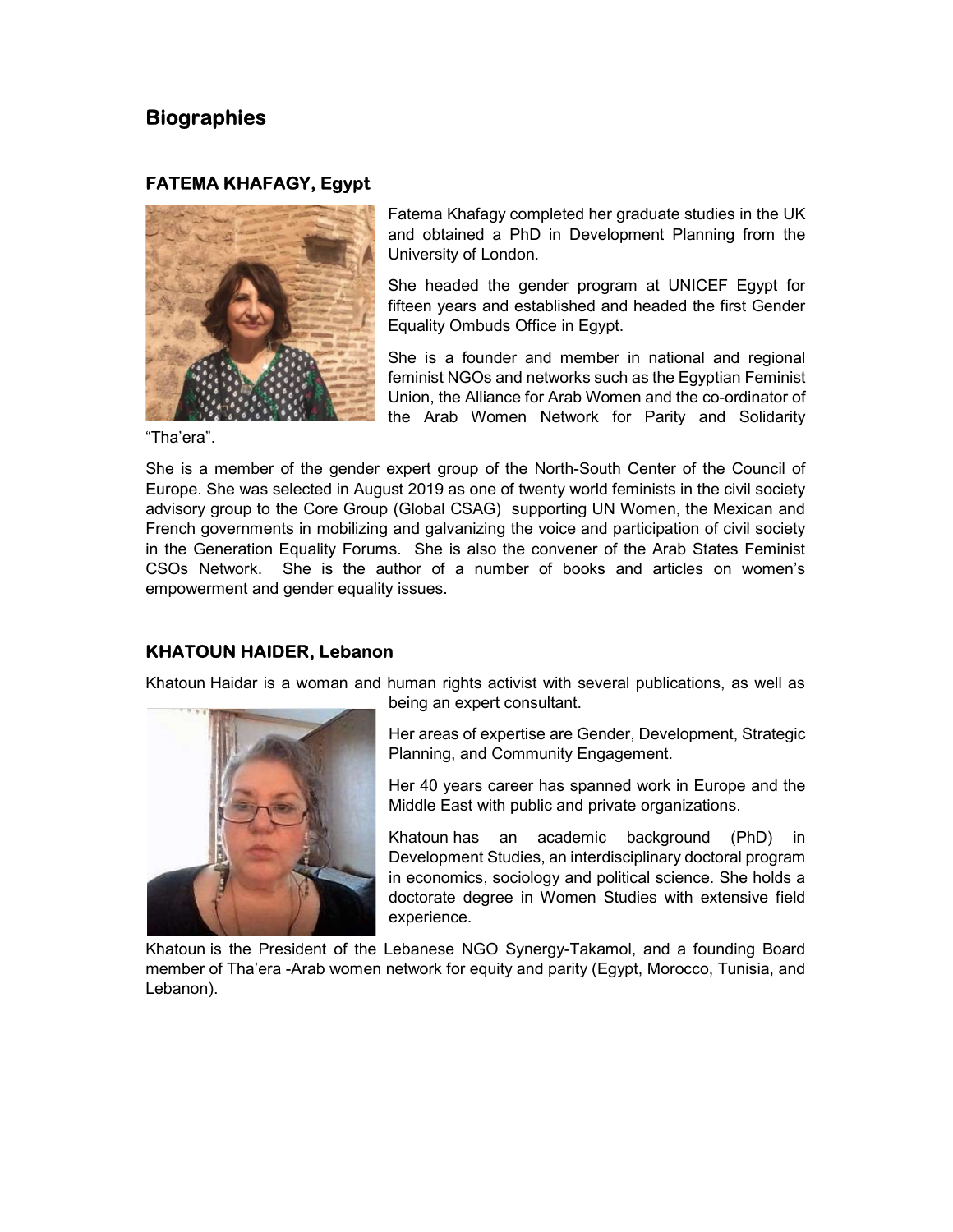#### LAILA AMILI, Morocco



Laila Amili is the Head of Department and Councillor in the House of Representatives of the Moroccan Parliament. Ms Amili is a member of the National Council of the Socialist Union of Popular Forces and between 2002-2016 was a member of the National Secretariat of Socialist Women. From 2002-2009 she was a councillor in Rabat.

Ms Amili has served on the board of directors of the Spring Coalition of Dignity since 2011 and in 2015 became President of the Hands-Free Association for women's and girls' rights. She is also Secretary General of the Moroccan Coalition for Climate Justice, a member

of the Committee of the Dounia Collective following up against the marriage of girls; and member of the Preparatory Committee of the World Marches for Women (Morocco Section) and serves as Vice-President of Tha'era.

Ms Amili has contributed to newspaper and magazine articles as well as on television and radio channels, both regional and national, on topics related to Moroccan women and girls such as underage marriage, abortion, domestic workers and women's political participation.

# LOBNA JERIBI, Tunisia

Born in 1973 in Tunis, Lobna Jeribi holds a doctorate in information systems and artificial intelligence from the National Institute of Applied Sciences (INSA) Lyon as well as an engineering degree in information systems from the same institution. She worked as a



researcher and teacher for two years at the Sorbonne in Paris, before becoming a lecturer at the National School of Computer Sciences.

In 2015, Lobna Jeribi became President of Solidar, a think tank based in Tunisia which focuses mainly on issues of economic and social development with the objective of installing social justice as well as equality and equity in Tunisia.

Prior to this, Lobna was a member of the National Constituent Assembly between 2011-2014. She was Vice-President of the Commission of the Preamble, Fundamental Principles and Amendments to the Constitution, and then Rapporteur of the Commission of

Finance, Planning and Development to 2014.

In February 2020 she was appointed Minister to the Head of Government for Major Projects in the government of Elyes Fakhfakh. Between July-September 2020 Lobna was appointed interim Minister for Higher Education and Scientific Research.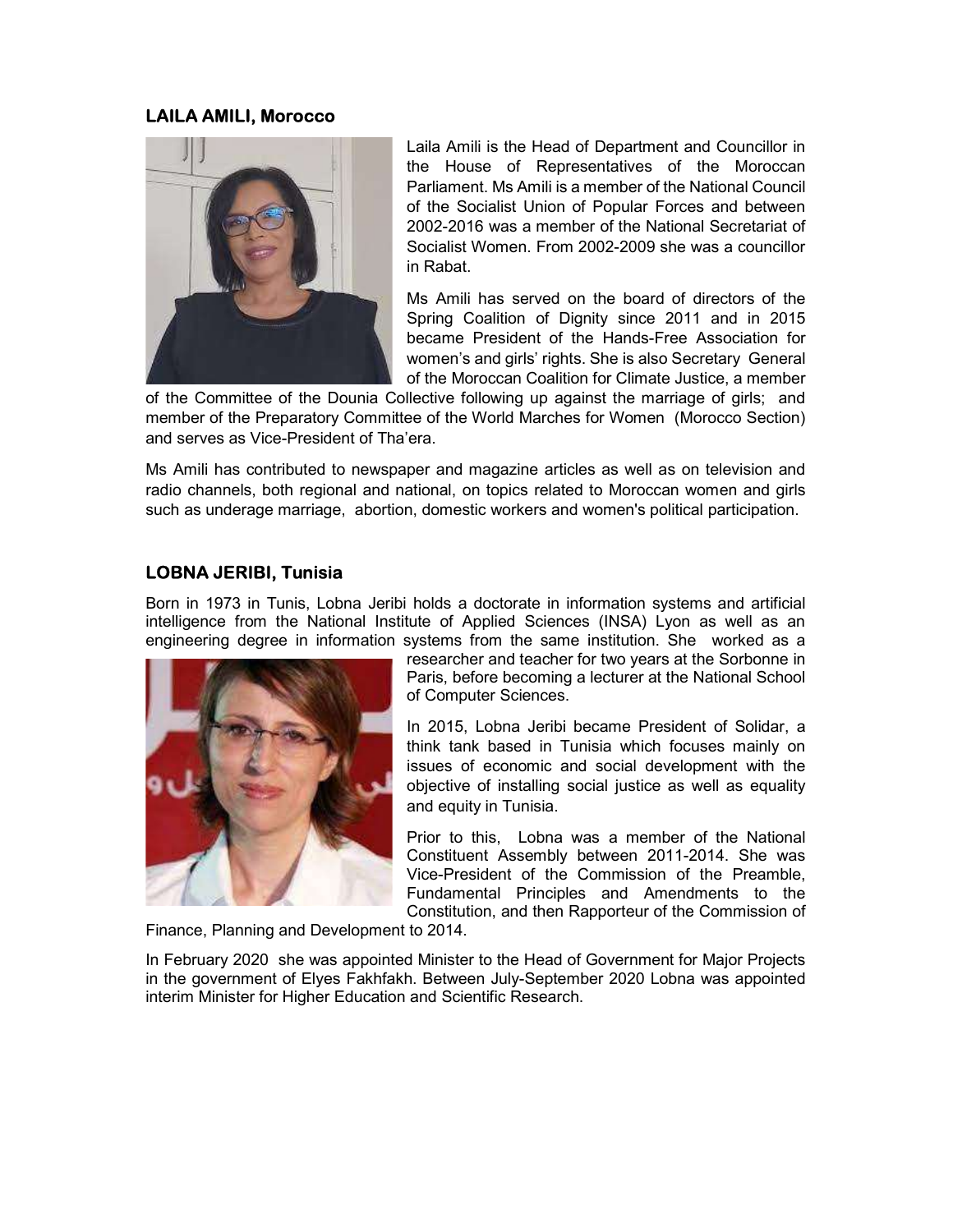#### SONJA LOKAR, Slovenia



Born in 1948 in Zagreb. Sociologist by profession, member of the socialist and first post socialist parliament, former organisational secretary of the Social Democrats and is still a member of its Presidency.

Sonia established the Social Democrats Women's Forum in 1990 and was President until 2000. She initiated a new Yugoslav women's peace movement, but this movement could not prevent the Balkans wars.

Executive Director of the CEE Network for Gender Issues (1998-2018) and Chair of the

Stability Gender Task Force (1999-2009). Initiator of and Executive member of the Women's Lobby of Slovenia. President of the European Women's Lobby in 2012. Consultant of the British Labour Party's Westminster Foundation for Democracy programme and many other social democratic political foundations, as well as the Council of Europe, UNDP, UN Women, OSCE and the ODIHR. Trainer of feminist activists and women politicians of all political colours, in more than 50 countries of the globe. Author of more than 400 articles and different training manuals translated in 15 foreign languages. She speaks and writes in Slovenian, Croatian, English and French.

Sonja has campaigned for peace, for a secular state, legal safe and free of charge abortion and contraception, against the denial of the right of single women to artificial insemination, for secular public child-care and schools, for universal child allowance, for universal public health care and recently for a new law on public long-term care and during all this time for equal representation and power of women in decision making in her party, in her country, in the region, but also in the EU and globally.

Her motto is "only cooperation and solidarity between women working together on concrete issues of common interest can create a social and political consensus which leads to sustainable progress in women's human rights".